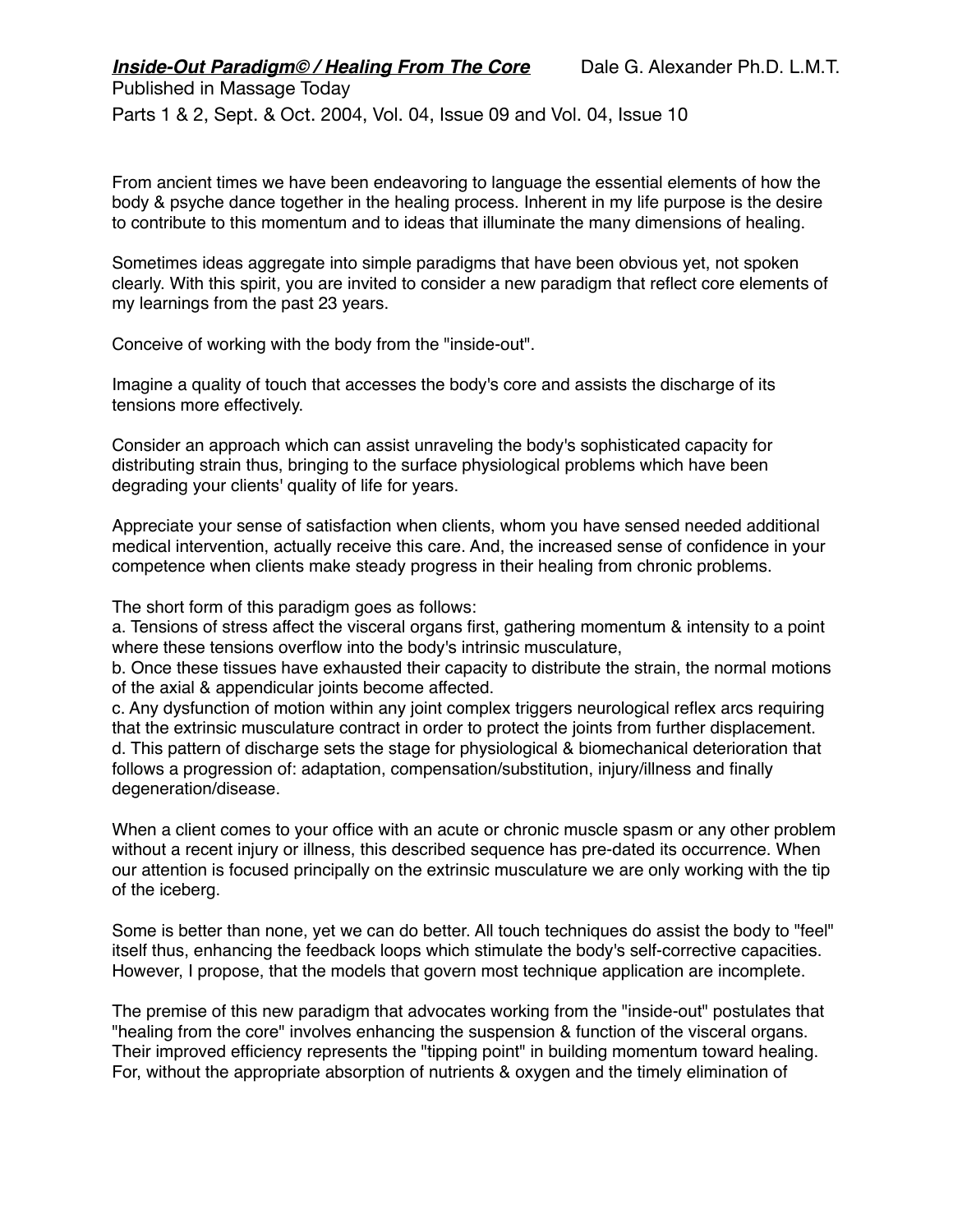Published in Massage Today Parts 1 & 2, Sept. & Oct. 2004, Vol. 04, Issue 09 and Vol. 04, Issue 10

wastes, one cannot, but lose ground, in the face of traumatic incidents, immunological challenges, or the grinding effects of daily stresses.

Let's begin at the beginning. The visceral organs are central to our ability to thrive as infants. They are composed of smooth muscle. Smooth muscle is the first kid on the neocortical block as the job of a baby is to ingest, digest, & excrete in the phenomenal growth spurt of infancy. The functioning of visceral organs is key to an infant's capacity to survive.

Infants have no psychological sense of separation between self & other. They are physically dependent & vulnerable yet, they experience everything around them as an extention of themselves.

Consider how an infant reacts to family tension and conflict. It becomes upset, it's body contracts and writhes, the baby cries & screams. See deeper, what is happening within the visceral tissues? They are contracting. These smooth muscles are the ones that are initiating the movements that we may observe.

This does not suggest that the baby's extrinsic musculature has no tone or function rather that the visceral smooth muscle is predominant. In my opinion, this is what has been overlooked in our focus on the musculoskeletal system, on structural models that view the human body from the outside-in rather than from the "inside-out".

Contracture of the visceral smooth muscle predisposes the eventual capacity for gross motor movement(1). It is a simple idea with many implications related to human development.

We are all clear in our understanding that from the mouth to the anus the human body is just one long tube. However, less understood is that the muscular tube we swallow with, the esophagus, is fascially suspended from the spheno-basilar junction of the cranium. This junction is directly behind your eyes. Consider that tensions anywhere in the gut tube may eventually be expressed by the eosphagus pulling the head down upon the neck. Obviously, this can affect the craniosacral system's capacity & efficiency in circulating cerebrospinal fluid throughout the central nervous system(2).

Less appreciated too, is the anatomical fact that the esophagus is cradled behind the heart in front of the spine. When the esophagus shortens its resting length in response to highly emotional stresses or in response to whiplash-like biomechanical insults the resulting contracture can only serve to require more effort from the heart.

In my clinical experience, the most important intrinsic muscles include the esophagus, the diaphragm, & the iliopsoas. This triad represents the soft tissue linking pins from the lower extremities through the trunk to the cranium.

Consider how tensions overflowing from the viscera into these intrinsic muscles may exert more and more pull on the axial skeleton, activating and/or perpetuating the influence of the righting reflexes set in motion from traumatic incidents thus, winding the spring even more tightly. This entire process is accretive and insidiously subtle for many.